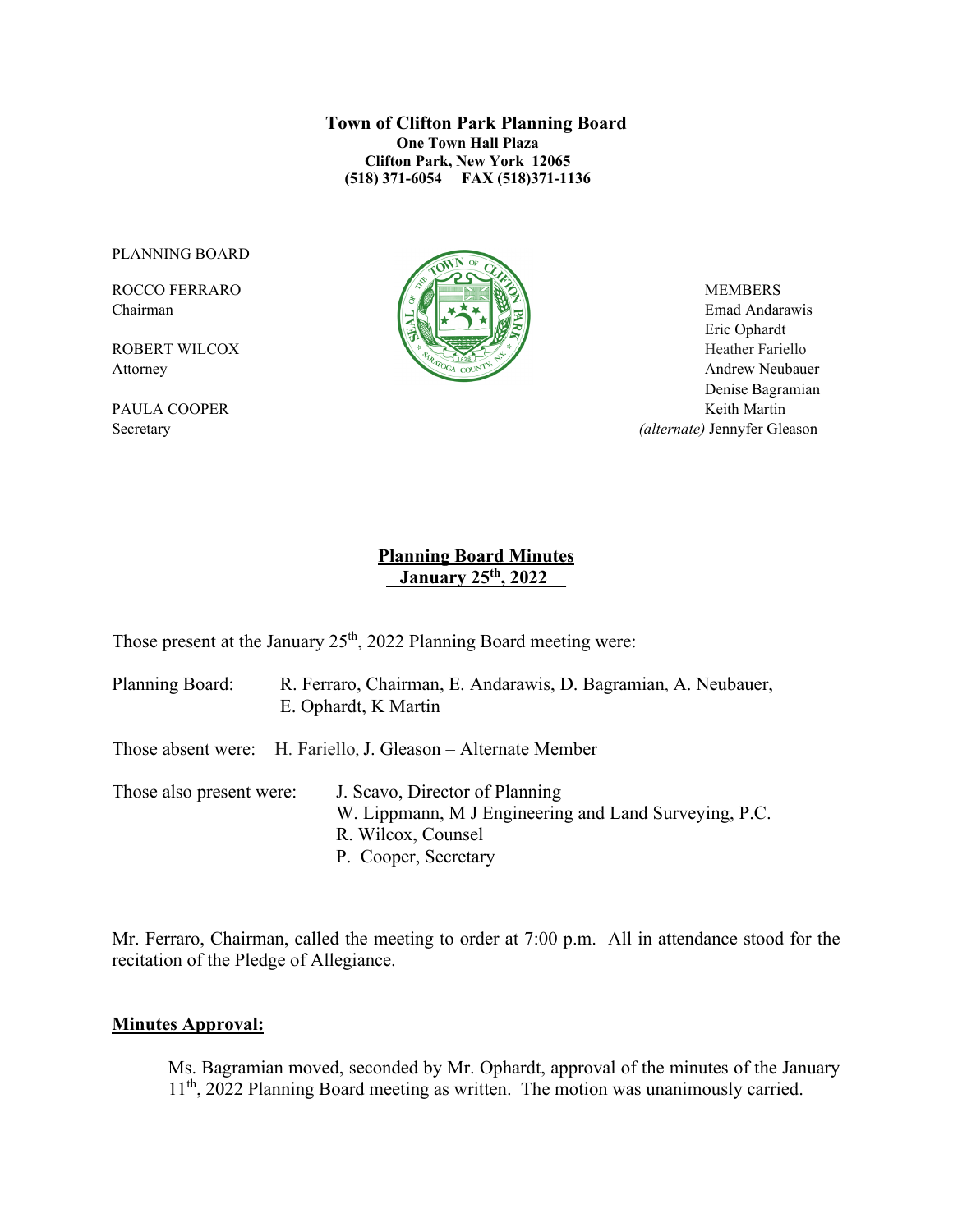#### **Public Hearings:**

#### **2022-003 977 Main Street 2 Family SUP**

*Applicant proposes rehabilitation of an existing 2 family home that is recorded as a single family home. Applicant is seeking a Special Use Permit in order to have the proper zoning attached to the parcel, 977 Main St, Zoned: R-1, Status: Possible Final Determination SBL: 259.9-3-10 To be reviewed by: N/A Consultant: N/A Applicant: M. Santos*

Mr. Ferraro explained the review and approval process to those present, stating that the Board was required to render a determination pursuant to SEQRA (State Environmental Quality Review Act) prior to conducting a public hearing on this application. He explained that the Planning Board would assume Lead Agency status for the project and issue a negative declaration as a "formality" which neither granted nor implied approval of the Special Use Permit application. Should it be determined that additional environmental review is required, SEQRA discussions will be reopened and a decision rendered when deemed appropriate.

Mr. Andarawis moved, second by Mr. Neubauer, to establish the Planning Board as Lead Agency for this application, an Unlisted action, and to issue a negative declaration pursuant to SEQRA. The motion passed.

Mr. Ferraro, Chairman, called the public hearing to order at 7:03 p.m. The Secretary read the public notice as published in the Daily Gazette on January 19<sup>th</sup>, 2022.

#### **Consultant/Applicant Presentation:**

Manny Santos – applicant – Mr. Santos stated that he is here tonight with his wife Tracy and they live locally on Denhelder Drive which is a 2-3 minute drive from the address of the application. He stated that they have been developing properties for many years, and most of the work has been done in Cohoes. He stated that they establish rental properties which they then manage. Mr. Santos stated that this is a 2 family home but is not zoned as such. He stated he would like to keep this property as a 2 family and bring the zoning up to date. Mr. Santos stated that he still needs to go to the ZBA for approval, but he has spoken to Mr. Frank Berlin, a neighbor to this property and he stated that he feels this would be an improvement and has no issues with his project. Mr. Santos stated that his plan is to remove the stone front and replace it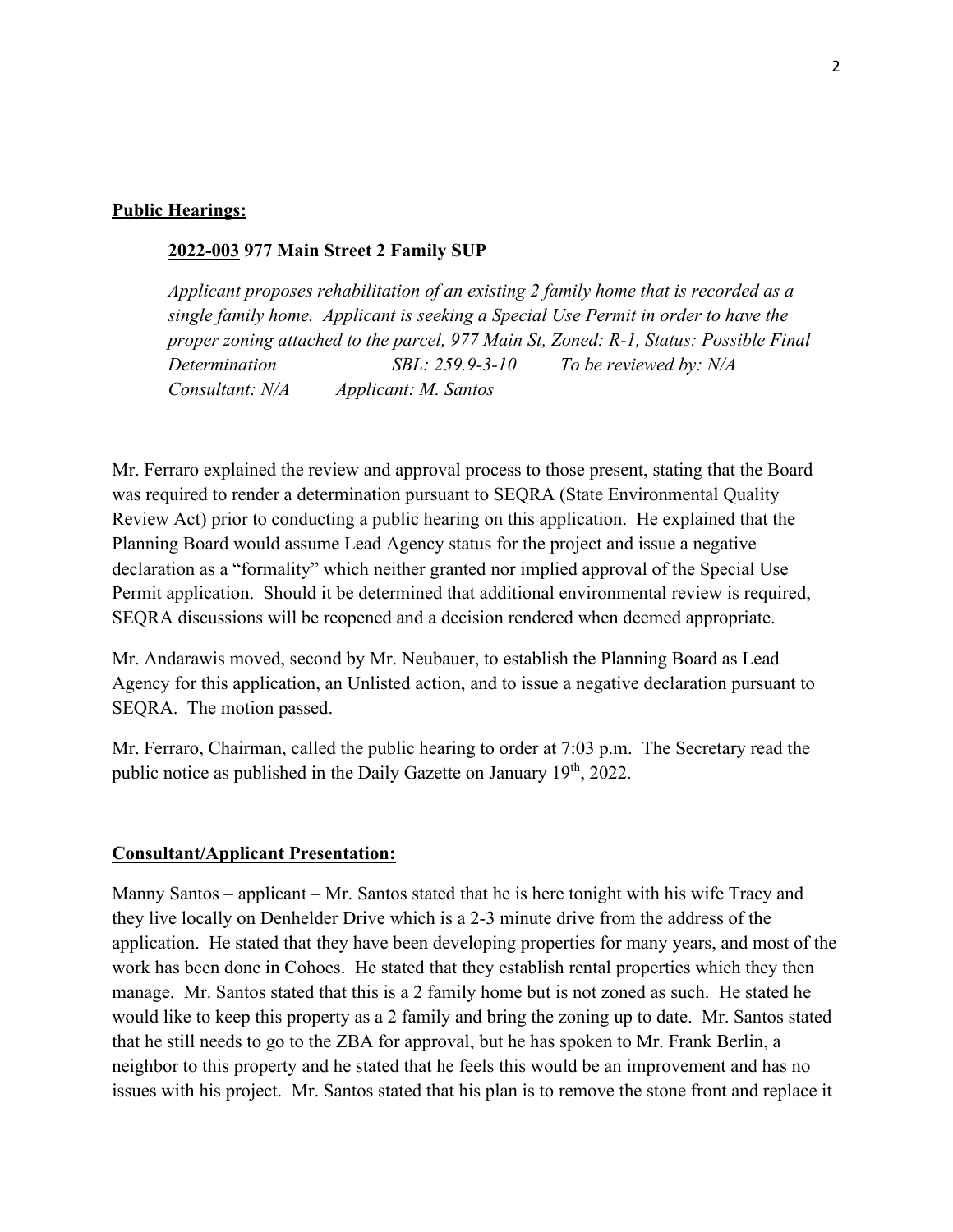with siding as well as a new metal roof. Mr. Santos stated that this would also be an improvement to the neighborhood and that he has been permitted demolition already and is ready to move forward with this application.

### **Staff Comments:**

### **Steve Myers, Director of Building and Development issued a memo dated 1/24/22 stating:**

• No documents, no comment.

### **Wade Schoenborn, Chief of the Bureau of Fire Prevention:**

- 1. Postal verification
- 2. A fire separation will be required and will be addressed during the permit process

## **Scott Reese, Stormwater Management Technician issued a memo dated 1/21/22 with the following comments:**

1. The project has the Long Kill that traverses along the rear of the property. The Long Kill is a trout spawning stream. There is an overlay Land Conservation Easement that extends 50 feet from the stream banks of the Long Kill where no grading or disturbance can take place without prior town approvals. If the applicant plans on any land disturbances, silt fence shall be placed on top of the slope or at a minimum 50 feet from the stream's banks.

# **The Environmental Conservation Commission held a meeting on 1/18/22 and issued a memo recommending:**

**1.** No comments were offered regarding environmental concerns.

# **John Scavo, Director of Planning issued a letter dated 1/21/22 with recommendations he made:**

- 1. Real property records show the original dwelling was constructed circa 1850 and predated the Town's Zoning Code.
- 2. The Town's Historic Preservation Commission offered support for the proposed exterior improvements to the existing structure and landscaping.
- 3. Town Staff has worked with the applicant to develop an application to complement the existing historical architecture found within Jonesville.
- 4. The Saratoga Co. Planning Board noted the project would have no significant countywide or intercommunity impact.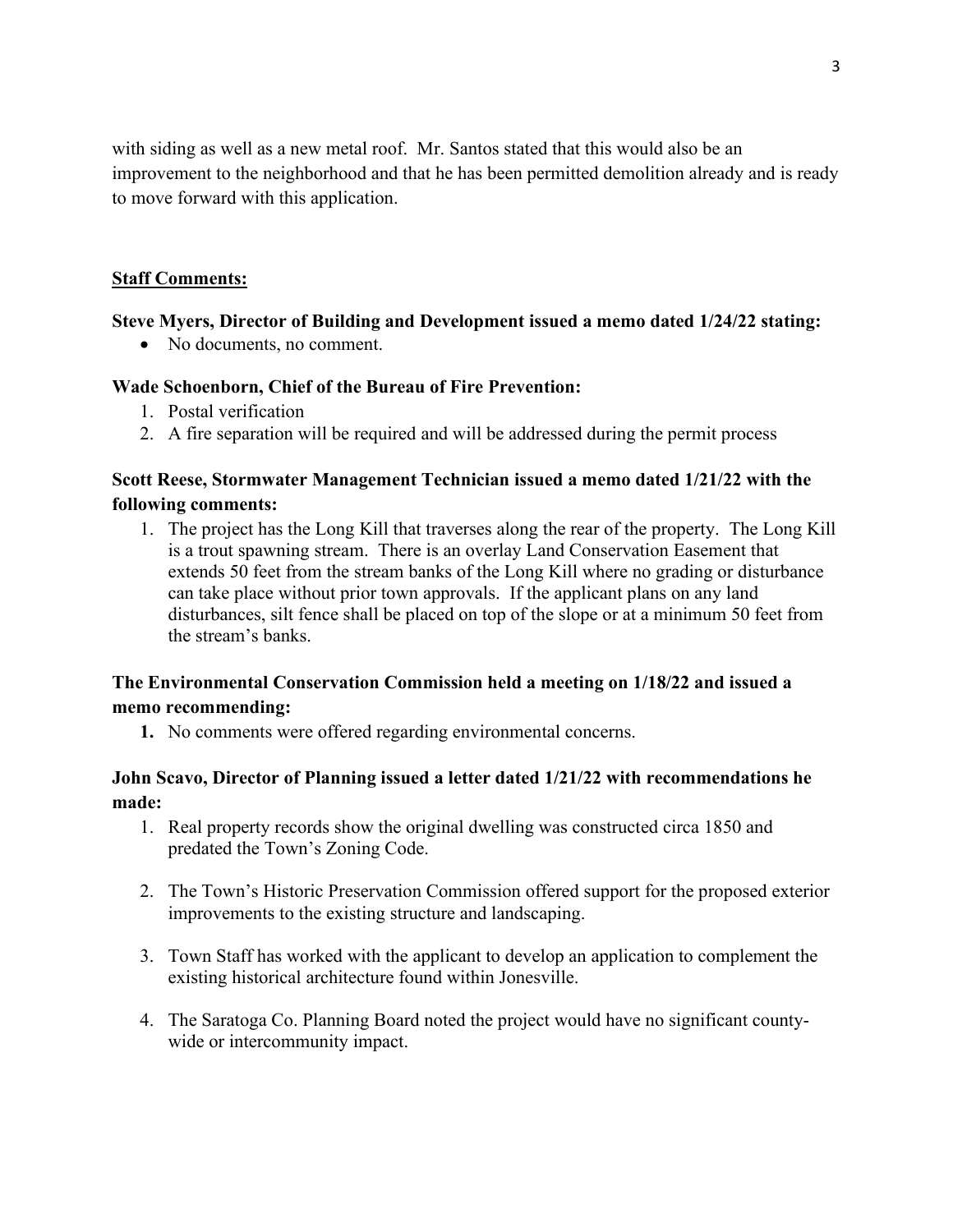Mr. Scavo stated in the meeting that he liked the applicant's idea to keep the historical features and architecture in Jonesville. Mr. Scavo stated that the examples of other restores the applicant did in Cohoes are great examples of what the applicant would like to do.

#### **Professional Comments:**

No professional comments.

#### **Public Comments:**

Mr. Scavo stated that there was a written letter of concern from a resident of Clifton Park and it was shared via email with the Planning Board.

There being no additional public comment, Mr. Ferraro moved, second by Mr. Ophardt, to close the public hearing at 7:12 p.m. The motion was unanimously carried.

#### **Planning Board Review:**

Ms. Bagramian asked if this was a 2 family or multifamily. Mr. Scavo stated it is a 2 family home and it is a pre-existing, non-conforming use. Mr. Santos stated that there are other multifamily homes in the area, such as the home across from Classic Crust. Ms. Bagramian asked if the plan was to redo the outside of the home and fully gut the inside. Mr. Santos stated that the plan is to make the left side a smaller living space and the right side bigger. Mr. Santos stated that the layout of the home is from 1850 so some things may be moved but nothing loadbearing. He stated that it would be multilevel as well. Mr. Santos stated he still needs to confirm with Mr. Myers so see if a fire separation is required in the basement of the building.

Mr. Ferraro asked if this was built before codes were established. Mr. Scavo stated that it was pre-existing the code, the electric also predates the current NYS Building Code requirements. Mr. Ferraro asked if this was grandfathered in and Mr. Wilcox stated yes. Mr. Scavo stated that he spoke to Mr. Myers and this is the best route to take since the home predates the code. Mr. Scavo stated that coming to the Planning Board for a SUP would help establish the property to code for this owner and future owners going forward. The ability to eliminate the pre-existing non-conformance status of any property that predates the zoning code and bring it into compliance is a good practice.

Mr. Martin asked if the application was certified. Mr. Scavo stated that he has the notary signature and proof of mailings by the applicant.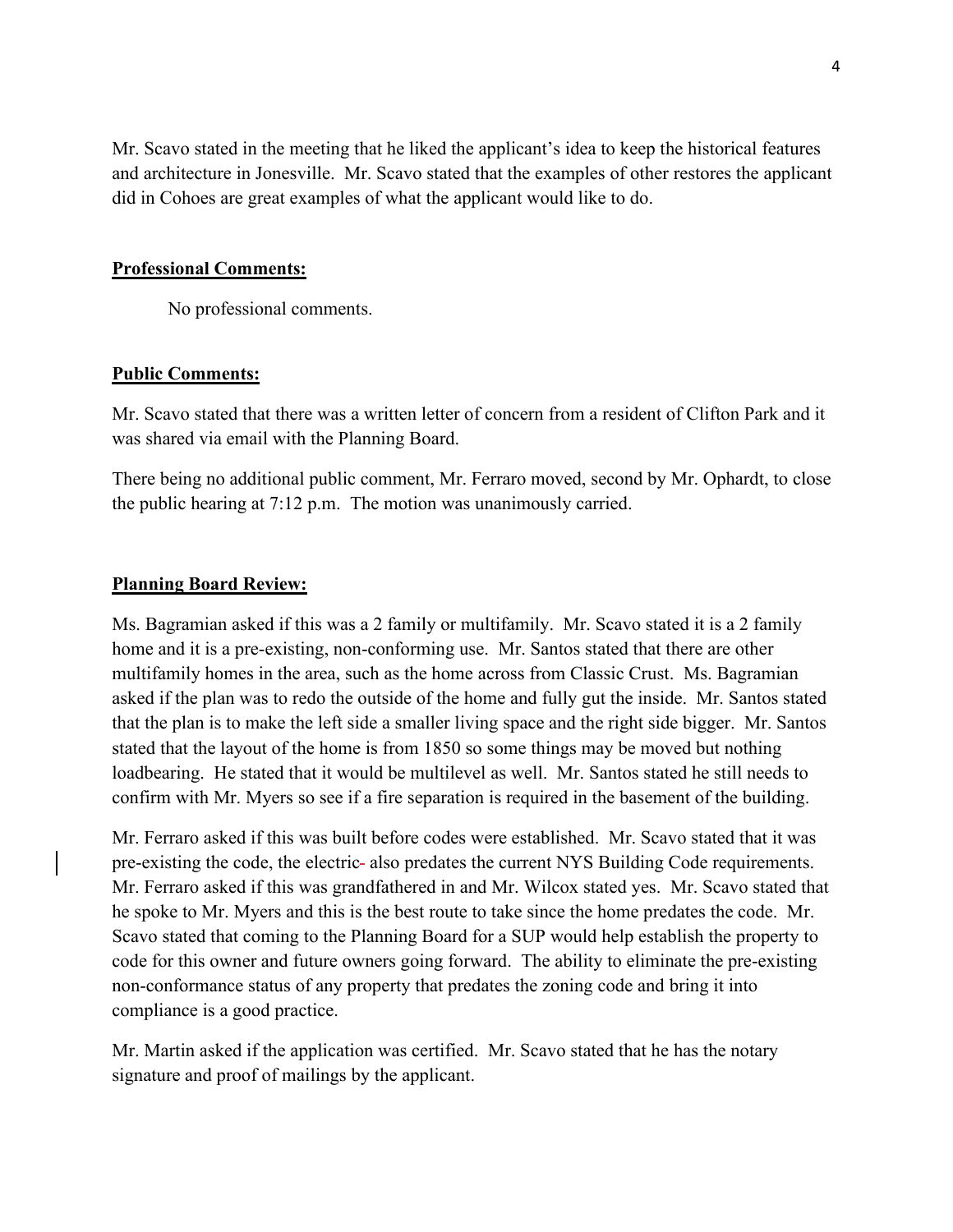Mr. Andarawis stated that he feels the building now is not enhancing the neighborhood. He stated that the alternative is to demolish the building and construct new, which he does not prefer over the renovation option that the applicant is proposing. He stated that the home preexisted the code and though non-conforming, it was not done out of code as the letter of concern from a resident stated and this Board is not rewarding construction out of zoning.

Mr. Ferraro asked Mr. Andarawis if there are any exterior improvement concerns with the Historic Preservation Committee that he sits on. Mr. Andarawis stated that there are no concerns as the stone façade was put on after the original construction and is not historic and the applicant is taking a step in the right direction to keep historical features. Mr. Andarawis stated that the Town has no historical record of the original home façade but would like the applicant to keep the Preservation Committee in the loop as the project progresses. Mr. Santos stated that the plan now is to add dormers and a metal roof in addition to other features as well as adding insulation. Mr. Scavo stated that Mr. Myers issued a permit already to start demolition to help bring the home up to code.

Mr. Neubauer stated that he feels this is an appropriate use for the location and feels the proposal is comprehensive and good as well. He stated that Main Street in Jonesville is different than other parts of the Town and this application fits.

Mr. Ferraro stated that he would like to see some improved landscaping but reminded that applicant to be aware of the stormwater comments when doing so.

Mr. Neubauer offered Resolution No. 02 of 2022, seconded by Mr. AndrawaisAndarawis to waive the final hearing for this application and to grant preliminary and final approval of the special use permit, condition upon satisfaction of all comments, provided by the Planning Board, Planning Department, and Town Designated Engineer, including submitting the landscaping plan for approval to the Planning Director prior to the stamping of the Special Use Permit.

Conditions:

None

#### **Roll Call:**

D. Bagramian - Yes E. Andarawis - Yes E. Ophardt - Yes H. Fariello - Absent A. Neubauer - Yes R Ferraro - Yes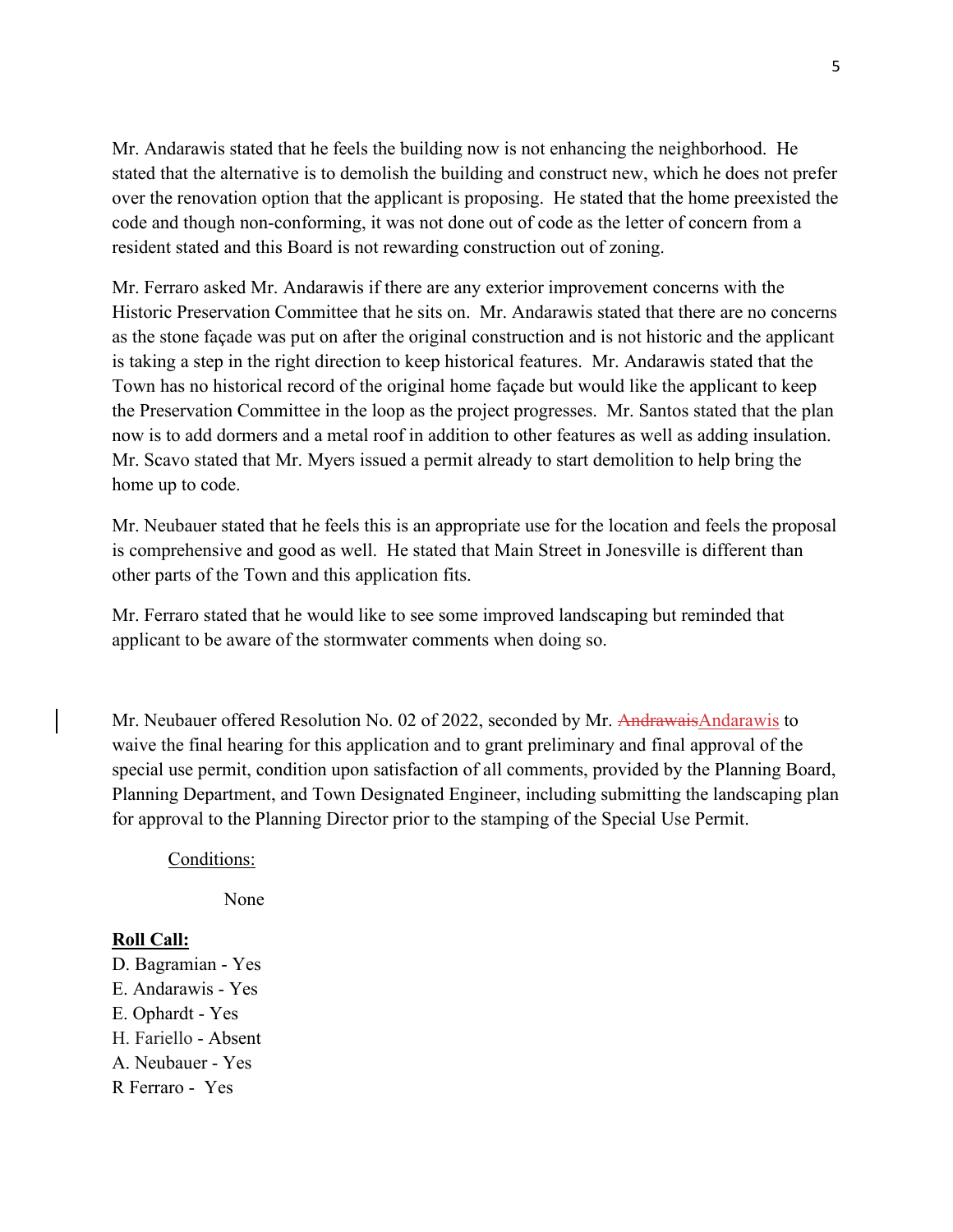K. Martin – Yes J. Gleason – Alternate Member - Absent

Ayes **6** Noes: 0

The resolution is carried.

#### **Old Business:**

#### **2020-018 Woodin Road 5 Lot Subdivision**

*Applicant proposes to subdivide the 8.97 acre parcel into 5 single family building lots. There are 2.35 acres of Federal wetlands on-site which the applicant proposes to disturb less than 1/10th of an acre for construction of driveways. Woodin Rd, Zoned: R-1, Status: PB Preliminary Review w/possible Final Determination SBL: 278.-1-7 To be reviewed by: MJE Consultant: ABD Applicant: E. Kim Last Seen on: 10-13-21*

#### **Consultant/Applicant Presentation:**

John Hitchcock – ABD – M. Hitchcock stated that last time they were before the Board this was a 6 lot subdivision. Mr. Hitchcock stated that it is now a 5 lot subdivision per this Board's prior comments and the ECC recommendations to decrease the number of lots. He stated that the curb cuts have been reduced from 6 to 3, with some of the lots sharing a driveway. Mr. Hitchcock stated that the wetland disturbance has also been decreased to .04 acres, the minimum lot size required is 40,000 sf due to septic and individual wells serving the properties and the smallest lot size is 64,000 sf and 40,400 of buildable land. Mr. Hitchcock stated that they have received the necessary letter from DOH and they have no issues with the site and they are just requesting test pits to be updated in the spring.

#### **Staff Comments:**

#### **Steve Myers, Director of Building and Development issued a memo dated 1/25/22 stating:**

- Changed to 5 lots from 6
- Proof of viable water supply and septic design for each lot will be required prior to the issuance of a building permit
- Test pits should be completed prior to clearing of the site to ensure viability of design

#### **Wade Schoenborn, Chief of the Bureau of Fire Prevention:**

1. No comment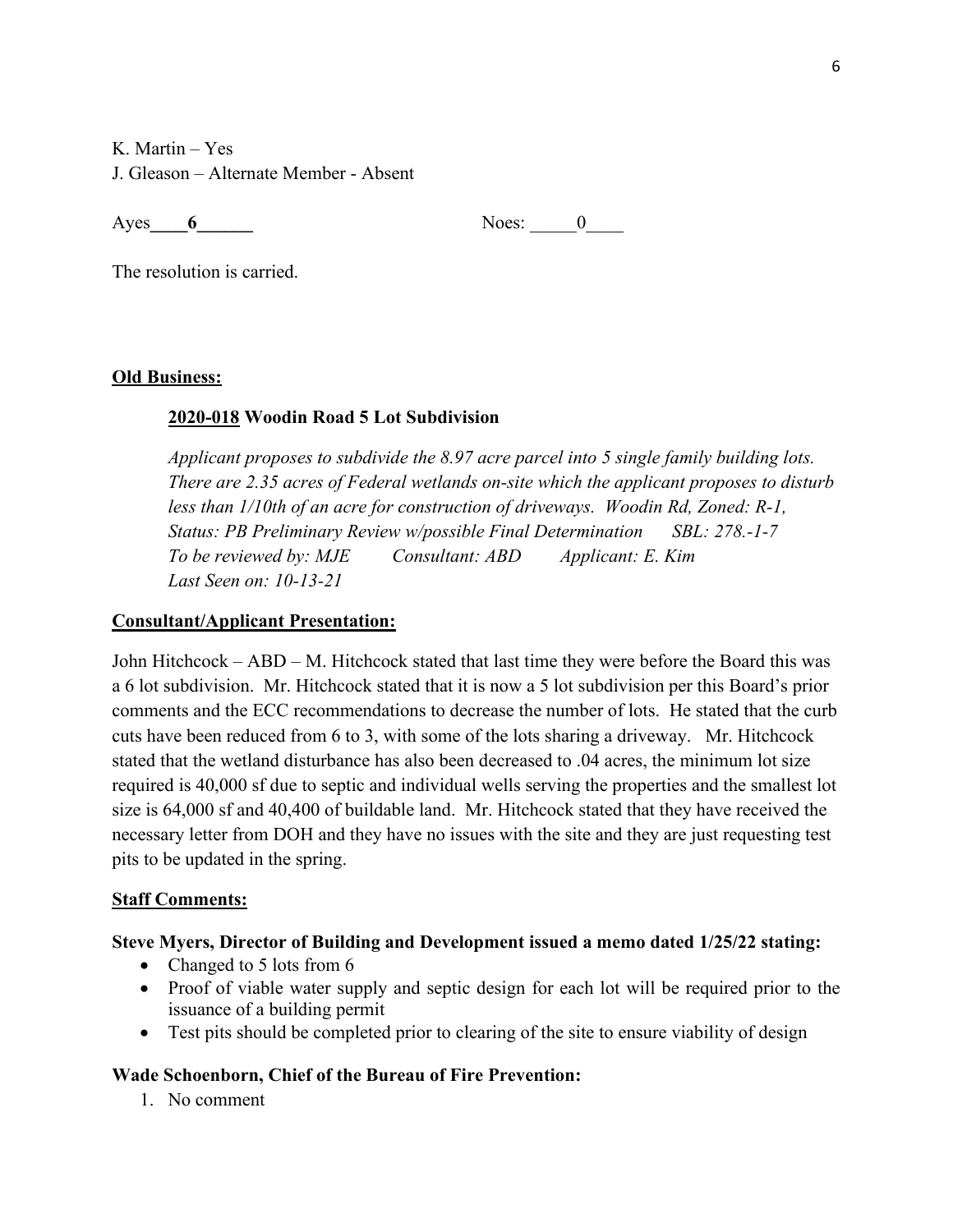# **Scott Reese, Stormwater Management Technician issued a memo dated 1/21/22 with the following comments:**

- 1. Note that TP#4 is 5 feet deep where 2 feet below the proposed Basement Finished Floor is 11 feet deep below the surface. This information should be known prior to subdivision approval as it may affect the grading and limits of disturbance.
- 2. Note that TP#6A is 6 feet deep where 2 feet below the proposed Basement Finished Floor is 12 feet below the surface. This information should be known prior to subdivision approval as it may affect the grading and limits of disturbance.

# **The Environmental Conservation Commission held a meeting on 1/18/22 and issued a memo recommending:**

- 1. The ECC continues to recommend reducing the number of lots for the following reasons (wetlands, density, lack of public water, and sewer connections).
- 2. The subdivision is located in an area that may be impacted by vehicle activity from Interstate 87. Impacts may include noise and vibration.
- 3. Tree clearing should be minimized to the greatest extent practical to reduce visual and auditory from Interstate 87.

# **John Scavo, Director of Planning issued a letter dated 11/18/21 with recommendations he made:**

- 1. I appreciate the applicant's design professional providing a written response to all comments offered by Town Staff and various advisory boards.
- 2. While the project meets the bulk and setback requirement of the Town Code, the Planning Board must evaluate practical access to the five proposed lots with the presence of significant wetland water bodies. The applicant's responsibility is to adequately identify and accommodate a house, septic system, and a drinking water well source on dry areas between the driveways and federally regulated wetlands.
- 3. Permit coverage for proposed wetland disturbance is subject to approval by the Army Corps of Engineers.
- 4. Before granting final approval, the applicant must reconcile the mandate from Steve Myers, Director of Building & Development, requiring public sewer hook-ups under Town Code § 169-11 to 169-13.
- 5. Based on the Town Boundary Line, it appears a curb-cut permit for the proposed driveways is required from the Town of Halfmoon Highway Superintendent prior to the commencement of any construction activities.

Mr. Scavo stated in the meeting that when the new test pits are completed, the applicant may be remitted back to the Town Planning Board based on the outcome. Mr. Scavo stated that a majority of his concerns from this letter dating 11/18/21 have been addressed.

## **Professional Comments:**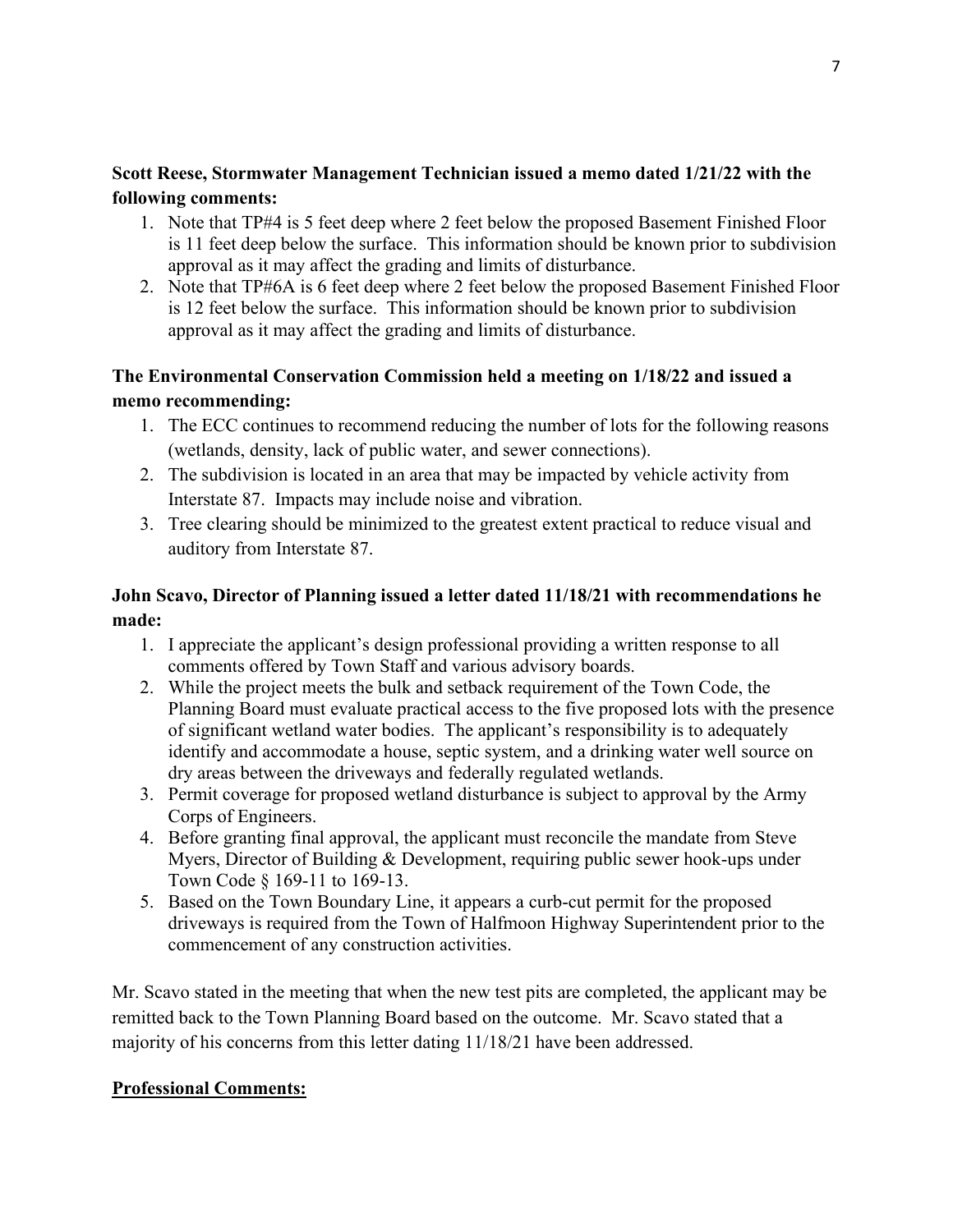# **Walter Lippmann, P.E. of MJ Engineering in a letter dated 1/21/22 had the following comments:**

## **STATE ENVIRONMENTAL QUALITY REVIEW**

1. No further comments.

# **SITE PLANS**

- 2. Addressing all comments from the regulatory agencies (DEC, ACOE, DOH) should be conditioned upon receipt of each approval.
- 3. Confirm all driveway culverts have proper coverage. The western most culvert on Lot 5 appears to only have 8-inches of cover.
- 4. On sheet 4 of 5, a septic design has been provided for both a 3-bedroom and 4-bedroom house, however the site plan indicates all are 3-bedroom.
- 5. On sheet 4 of 5, the sewer system design provides two alternatives for trench lengths. The site plan shall show the alternative that utilizes the most area to ensure that all components will fit with proper setback requirements.

# **STORMWATER POLLUTION PREVENTION PLAN**

- 6. Provide clarification as to the exfiltration rate utilized in the model for each of the driveway culverts. The culverts are mainly to interconnect the existing wetlands on site, therefore no infiltration should be expected.
- 7. The storage modeling of culvert #1 should be limited to the 340 contour as the 341 is not shown on the plan.

# **Public Comments:**

Anthony LaFleche – 21 Wheeler Drive – Mr. LaFleche asked the applicant if lots 3,4, and 5 would be built on the natural ridge. Mr. Hitchcock stated they would be. Mr. LaFleche thanked the applicant for decreasing the number of lots by one and asked if the driveway of lot 5 would be along the side of the wetland and suggested that the driveway be moved to branch off of lot 4's drive. Mr. Hitchcock stated that this would create almost a road in front of lot 4 and the slopes would be crossed. Mr. Scavo stated that the side of the driveway is not filled due to possible standing water on either side of the drives. Mr. Hitchcock stated that he would add signage to the plan. Mr. LaFleche asked how far the home on lot 3 is from the road. Mr. Hitchcock stated it is about 100 feet. Mr. LaFleche asked if lots 1-4 could have a stub street and form a court rather than shared driveways. Mr. Scavo stated that the minimum for a town road is 500 feet. Mr. Hitchcock stated that the land requirements would be too great and take too much land and the cost would increase.

# **Planning Board Review:**

Mr. Ferraro stated that Ms. Fariello sent an email in her absence with her concerns about the project. He stated that he said the environmental assessment has an error on it stating this is a 6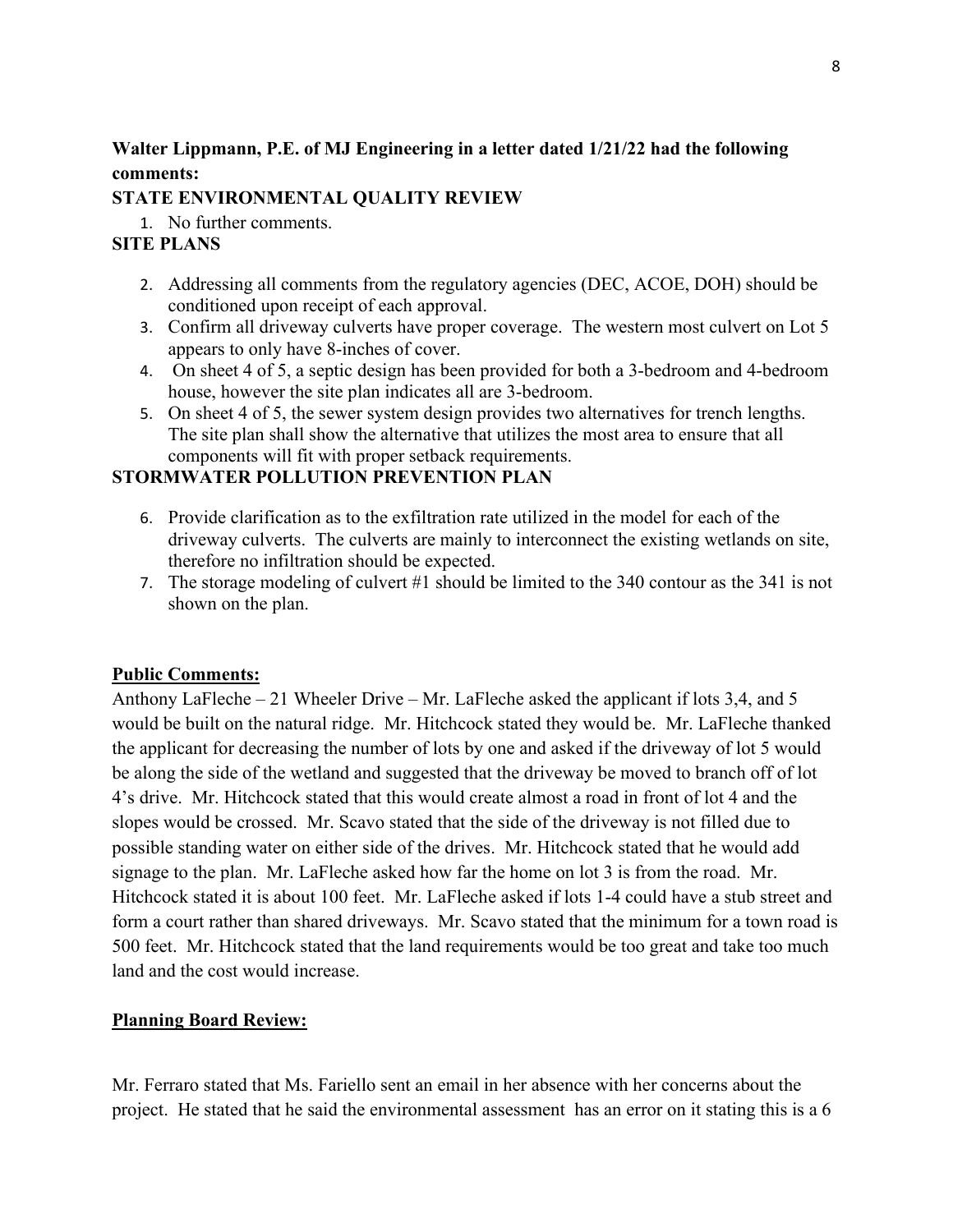lot subdivision when it is now a 5 on D-5 on EAF under D-3. Mr. Ferraro stated that the email said this project is on septic systems and a box was checked for force mains as well. Mr. Scavo stated that the project has changed from 6 lots to 5 and that the form is snapshot of when the paperwork was done initially. He stated that Part I can be amended but the full record indicates the changes.

Mr. Martin stated that he would like to see the wetlands avoided. He stated that the .04 acres is for one driveway and that if it can be avoided he would like to see this. Mr. Hitchcock stated if this is done, then lot 4 would need to be pushed closer to the northwest, more fill would be needed, and the tree clearing would be increased to accommodate this.

Mr. Ferraro stated that the project could be decreased to 4 lots as to disturb less.

Ms. Bagramian asked what the red lines on the map indicated. Mr. Hitchcock stated that they indicated where the wetlands were being disturbed. Ms. Bagramian asked if the pavement for the driveways would be a mix. Mr. Hitchcock stated that they would be standard blacktop but they may do gravel to blacktop on lot 5. Ms. Bagramian stated that she does not like lot 5 in this proposal.

Mr. Ophardt asked if both water and sewer were declined. Mr. Scavo stated they both were. Mr. Hitchcock stated that the water would have been from the Town of Halfmoon but they said do not take outside users, and that the sewer is privately owned. He stated if they could, they would hook up.

Mr. Andarawis stated that he likes the consolidation of the driveways but he is concerned about the driveway for lot 5 and the standing water. He stated that someone may drop sand every so often to help with the pooling. He stated that he appreciates the signage and thinks that the wetlands can be protected while the construction occurs but there are no guarantees later.

Mr. Neubauer stated that he agrees with Mr. Andarawis'sAndarawis' s comments and likes the decrease in the number of lots and feels that the wetland crossings are problematic. He stated that the wetlands come up to the roadside.

Mr. Ferraro stated that he agrees with the concerns brought up tonight as well as the prior comments. He stated that he feels that there are many environment s constraints and appreciates the applicant's willingness to decrease by one lot and the shared driveways. Mr. Ferraro stated that he is reluctant to support the 5 lots in this location, especially lot 5 for the reasons already stated and that he would be more supportive of a 4 lot subdivision. Mr. Ferraro also stated that lot 4 has no signage in the rear of the property. Mr. Ferraro asked if there was a trail easement for this application. Mr. Scavo stated there is none as the right of way belongs to Halfmoon and not Clifton Park. Mr. Hitchcock stated that the applicant is not willing to decrease the number of lots any further and that all of the lots currently meet standards and criteria.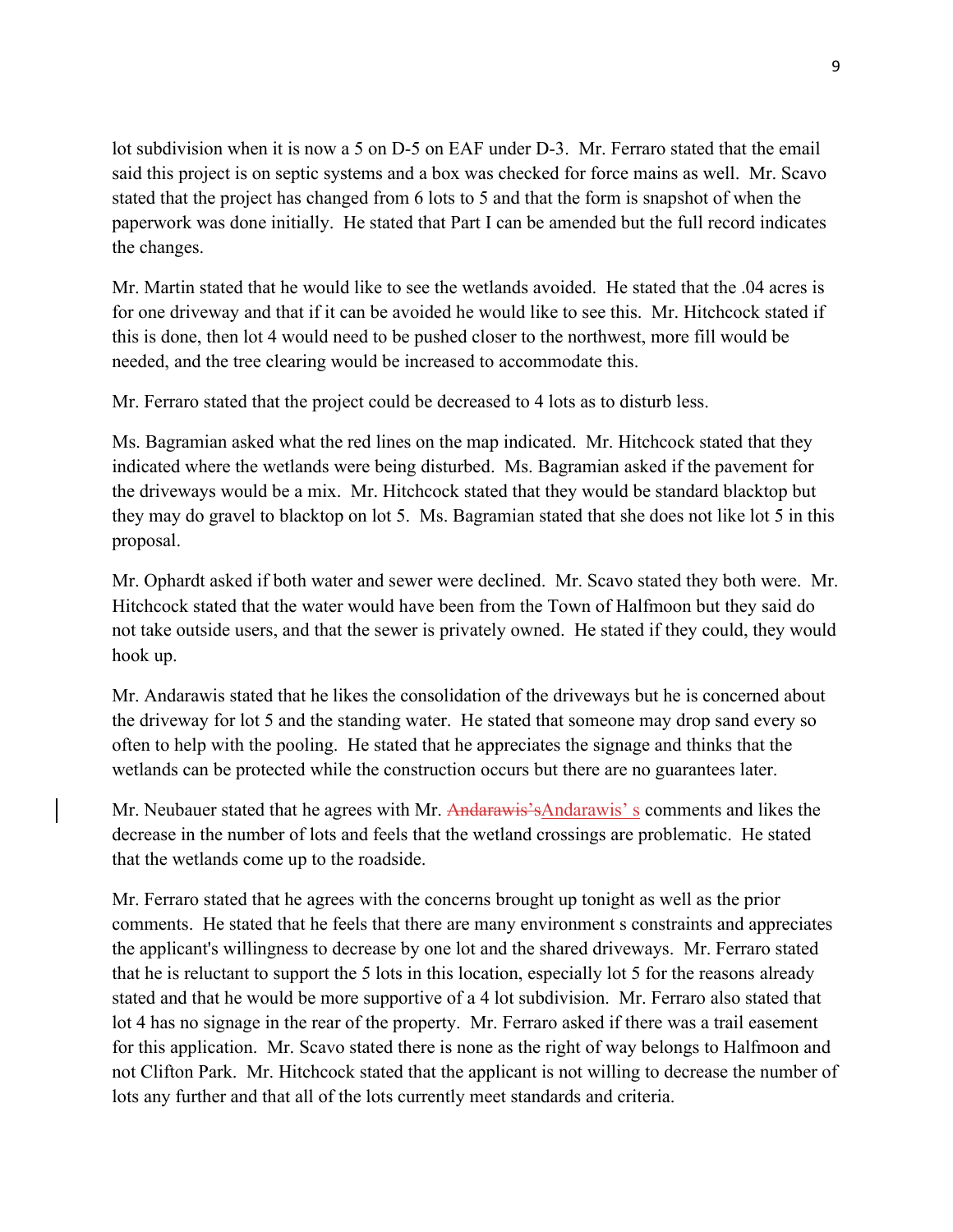Mr. Ferraro stated that if the application were approved, he would like the condition to be that the plot plan, subdivision plan, and the site plan include a statement about the noise from the highway.

Mr. Ferraro stated that with the numerous concerns as well as the wetland disturbance, he is not in support of this application. Mr. Martin stated that he does not support this application as well. Mr. Hitchcock stated that the density has been decreased and that the Board did not specify the number of lots previously.

Mr. Andarawis stated that he understands that the application is meeting the size requirements but his concern is with the driveways and the wetland impacts. Ms. Bagramian stated that she agrees with Mr. Andarawis and feels there will be a resident complaint down the road for the standing water on a driveway.

Mr. Neubauer asked if it was viable to consolidate driveways. Mr. Hitchcock stated that the drive will cross a lot and may not be amenable to the homeowner.

Mr. Ophardt stated that he feels that the applicant has been amenable and that .04 disturbance is not a lot and that usually he likes to see under 0.1 and feels this is a small impact. He stated that he feels that 3 homes on one driveway are not practical and he understands this. Ms. Bagramian stated that she feels a precedence would be set if the Board allowed the applicant to cut through wetlands. Mr. Ophardt stated that it is done all the time. Mr. Ophardt stated that water and sewer should not be an issue for this project as it is unavailable and meets all the requirements.

Mr. Ferraro stated that cutting along the entire wetland and signage along the drive is not always effective and that there is a salt runoff concern as well that was brought up at the prior meeting.

Mr. Martin stated that he feels that the engineer has done a good job with the challenges on the site but that he feels the site is constrained in many ways.

Mr. Ophardt offered Resolution No. 03 of 2022, seconded by Mr. Neubauer to waive the final hearing for this application for the Woodin Road 5 Lot Subdivision approval, and to grant preliminary and final subdivision approval conditions upon satisfaction of all comments, provided by the Planning Department, Town Designated Engineer, and all items listed in the final comment letter issued by the Planning Department.

## Conditions:

- 1. Revised EAF to reflect changes
- 2. Environmental signage to be added to lot 4
- 3. Statement for highway noise to be on the plan as well as plot plans and deeds.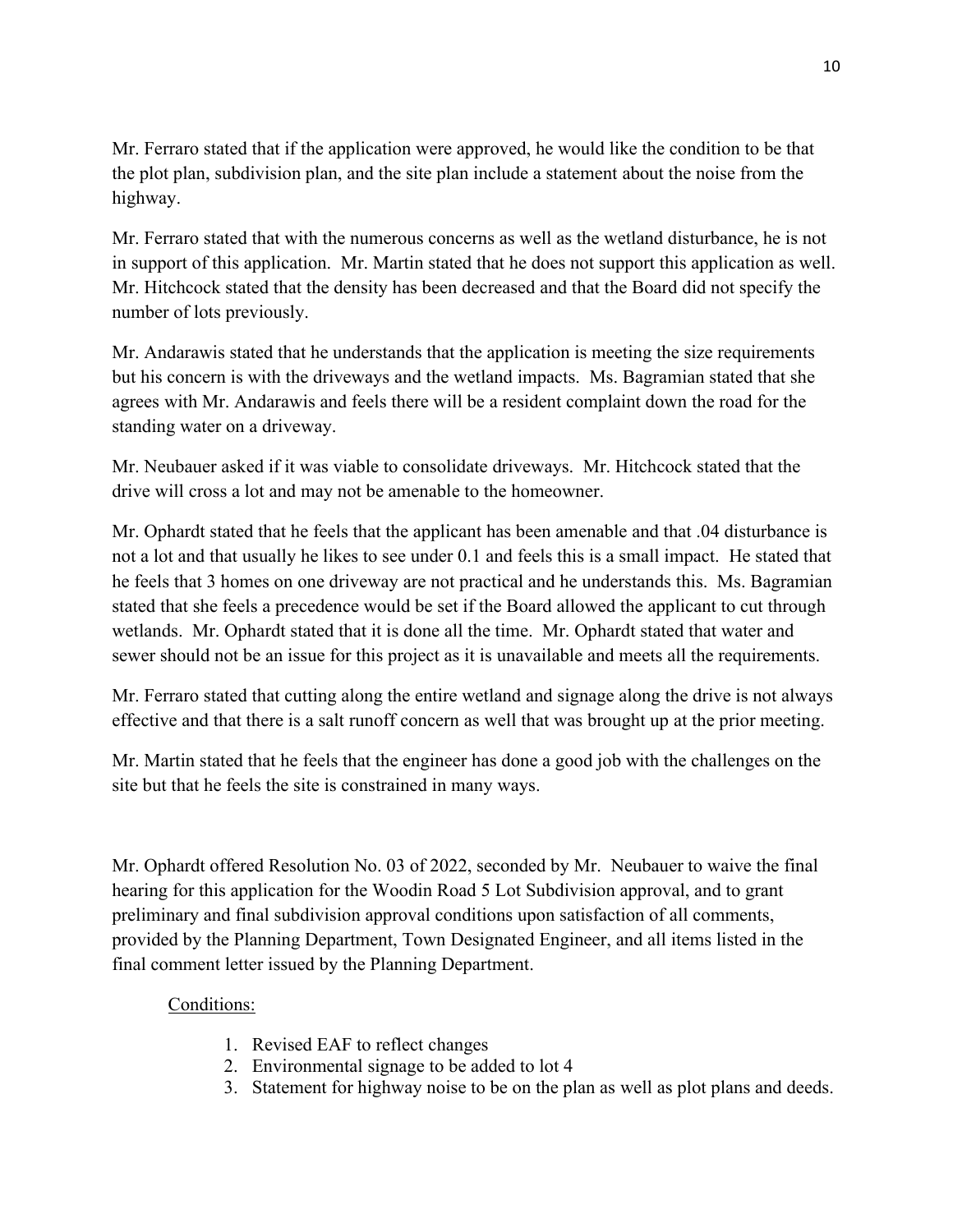#### **Roll Call:**

D. Bagramian - No E. Andarawis - No E. Ophardt - Yes H. Fariello - Absent A. Neubauer - No R Ferraro - No K. Martin – No J. Gleason – Alternate Member – Absent

Ayes: 1 Noes: 5

The resolution is not carried.

#### **New Business:**

#### **2022-001 1860 Route 9 Warehouse/Office Development**

*Applicant proposes construction of four 15,000 sf office buildings. Each building will have 12,000 sf of warehouse space and 3,000 sf of office space. The project will disturb 6 acres and construction will be phased. Also includes parcel 266.1-23.1 & 25 in Halfmoon (.16 acres), 1860 Rt 9, Zoned: B-5, Status: PB Concept Review SBL: 265.-1- 89 To be reviewed by: MJE Consultant: ABD Applicant: Codie Development, LLC*

#### **Consultant/Applicant Presentation:**

John Hitchcock – ABD – Mr. Hitchcock stated that he was here tonight on behalf of Codie Development. He stated that the location of the application is at 1860 Route 9, is zoned B-5, and is a 8.08 acre lot made up of 3 parcels, 2 of which are in the Town of Halfmoon. He stated that there would be no improvements in Halfmoon. Mr. Hitchcock stated that to the west of the property is Synergy Technology Park and the park's entrance is to the north. Mr. Hitchcock stated that there is currently a masonry business on the property and that it is looking to further develop the site. He stated that the proposal is for four 15,000 sf buildings with 3,000 sf to be used for office space and this project is not dependent on a tenant. Mr. Hitchcock stated that there will be water and sewer hookups from Synergy Park Drive and that there will be an easement for sewer and water which currently exists on the site. He stated that an existing storm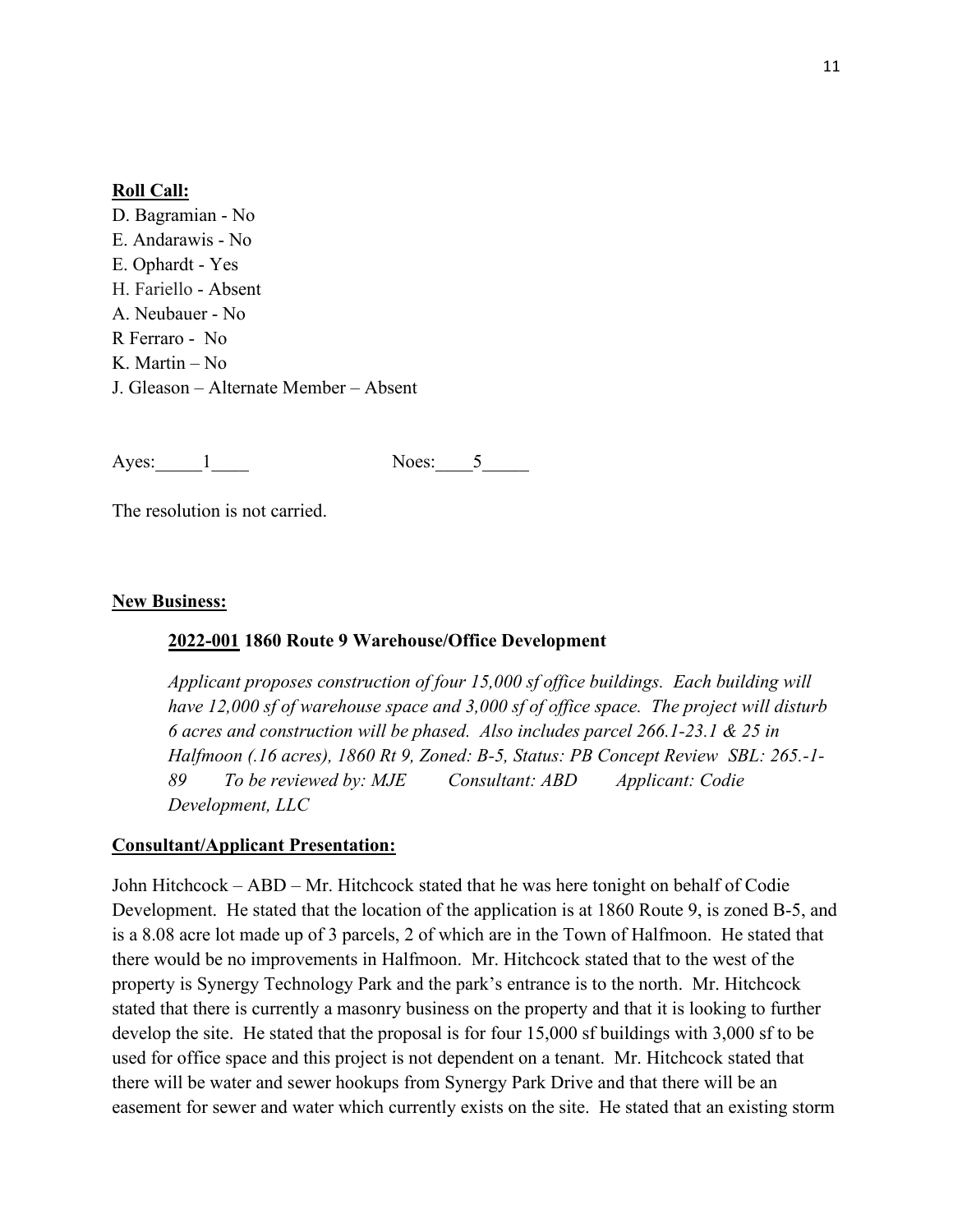water basin will remain and be expanded to accommodate the development and is located at the northwest side of the site. Mr. Hitchcock stated that the existing building is currently running on septic but will hook up to sewer. Mr. Hitchcock stated that he has met with Mr. Myers and those accesses around the buildings were requested so there will be a gravel drive around them. He stated that the proposal has 70 parking spaces being provided and an additional cub cut is proposed on Route 9.

## **Staff Comments:**

## **Steve Myers, Director of Building and Development issued a memo dated 1/24/22 stating:**

- Is property to be subdivided?
- Appears to be an allowed use in the B-5 zone
- Access to Synergy Park Drive should be encouraged
- Green space appears to be insufficient in the site specifics table (50% required)
- Buildings should be sprinklered since the required access (150' max) may be difficult to prove (300' with sprinklers)
- Minimum required road width is 26' (not 24' as shown off Route 9)

# **Wade Schoenborn, Chief of the Bureau of Fire Prevention:**

- 1. Postal verification
- 2. Provide fire apparatus access plan
- 3. Will these buildings be sprinklered?
- 4. Specify hydrant locations

# **Scott Reese, Stormwater Management Technician issued a memo dated 1/21/22 with the following comments:**

- 1. When plans progress a FULL SWPPP will need to be submitted for review and approval.
- 2. Provide deep test hole information and percolation rates if required for the proposed stormwater management practices.

# **The Environmental Conservation Commission held a meeting on 1/18/22 and issued a memo recommending:**

- **1.** The ECC recommends the applicant complete a Long Form Part I EAF to fully access the details for potential environmental impacts of the project.
- **2.** ECC requests the applicant provide a plantings plan that provides screening along route 9 for visual and auditory buffering.
- **3.** Existing topography will likely necessitate an extensive grading and excavation plan, with steep slopes within the project site and proximity of the Dwaas Kill.
- **4.** To protect public health and safety, the Planning Board should require the applicant to provide a traffic analysis on the potential impacts of the proposed curb cut.
- **5.** The applicant should provide a construction phasing plan that outlines a mechanism to stabilize disturbed soils before commencing successive phases.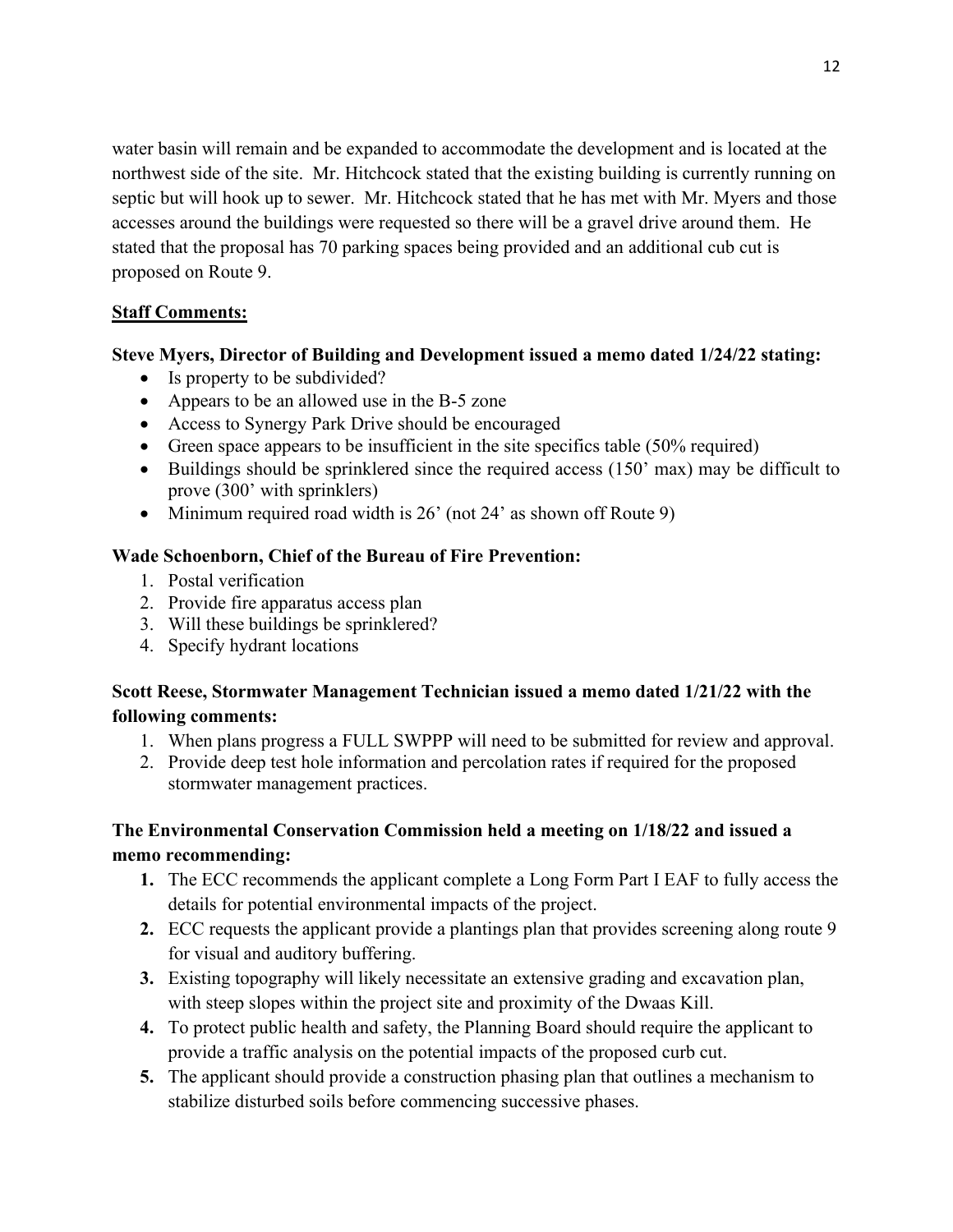**6.** The ECC will provide additional comments as more detailed engineering and site analysis information is made available by the applicant for review.

Mr. Scavo stated in the meeting that due to the proximity of the project to the Dwaas Kill that the ECC is requesting the long form to be filled out and not the short form foe the EAF even though it is not required.

# **John Scavo, Director of Planning issued a letter dated 1/21/22 with recommendations he made:**

- 1. Since the project proposes less than 10 acres of physical disturbance, it appears to be an Unlisted Action under SEQRA. Therefore, a coordinated review is optional.
- 2. As plans advance, the applicant should provide additional construction phasing details regarding timeline, sequencing of soils disturbance, construction access, equipment storage, and materials stockpiling.
- 3. I recommend the applicant coordinate with the staff from the Town's of Halfmoon, Clifton Park, and MJ Engineering to develop the scope for a traffic analysis.
- 4. Pursuant to §208-55 of the Town Code:

Ingress/egress. There shall not be more than one curb cut per lot unless the Planning Board finds that traffic safety will be improved with the addition of another curb cut. Such curb cut shall be wide enough to accommodate safely and in accordance with accepted traffic control standards approved by the Town's engineer the type of traffic to be generated by the use and shall meet all of the fire safety requirements of the Town of Clifton Park. The distance between curb cuts on two separate parcels shall be a minimum of 100 feet measured from the center line of the curb cut. Design should take into consideration the possibility of shared curb cuts with adjacent properties. In the case of a corner lot, no curb cut shall be located closer than 100 feet to an intersection.

The applicant should provide the Planning Board with justification for a second curb cut within the traffic analysis. In addition, as plans advance in design the applicant must demonstrate compliance with all development standards prescribed by §208-55. The building facades fronting Route 9 may have to have a front building treatment to comply with the standards of §208-55(c).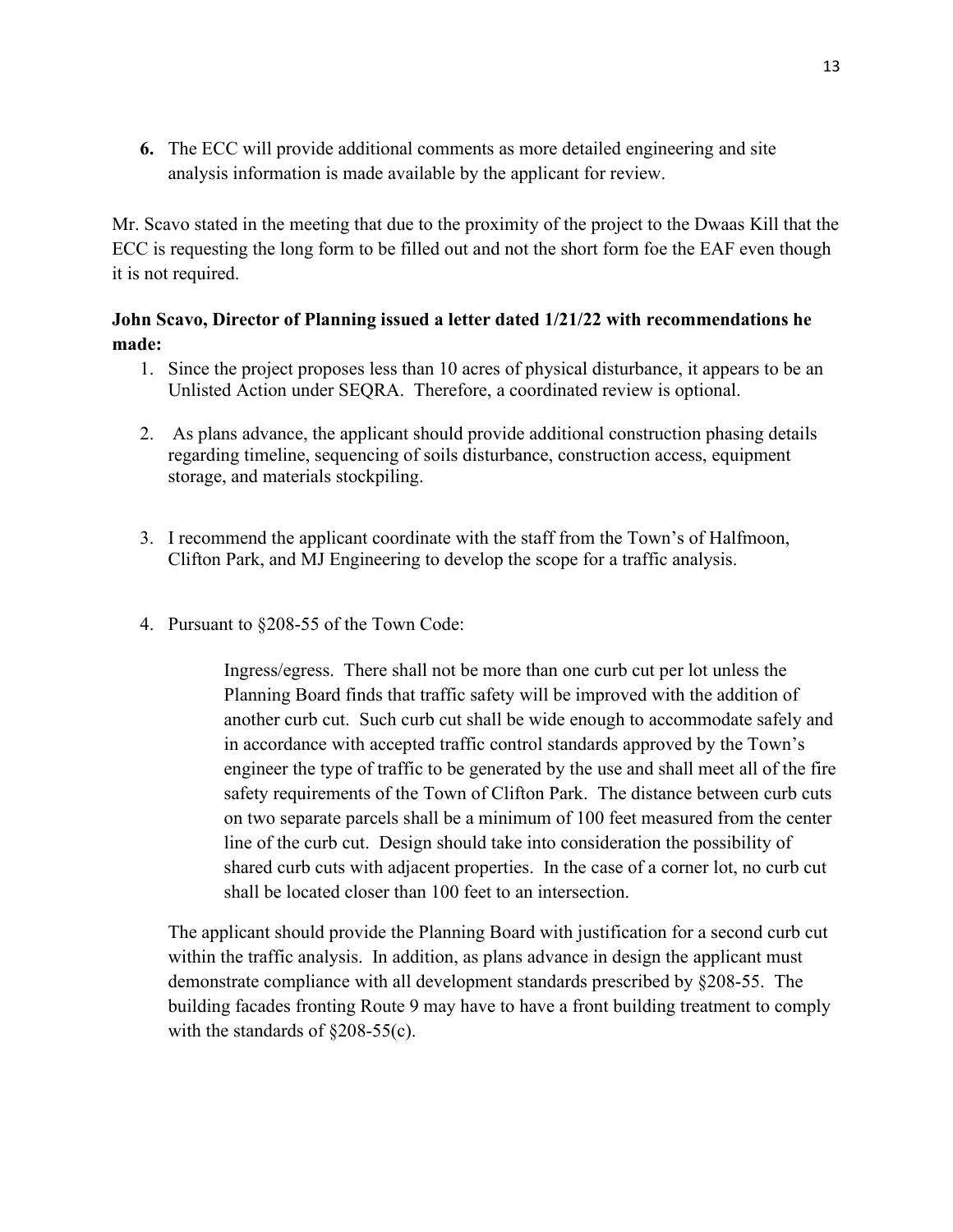- 5. Coordination with the Donald Austin, Clifton Park Water Authority and Michael O'Brien, Clifton Park Sewer District should occur early for input on the proposed utility connections.
- 6. The applicant should provide evidence for compliance with the special setback requirement prescribed under §208-98 Special Setback Lines:

On the streets and roads listed below, no building or part of a building, other than steps, eaves and similar fixtures, shall extend nearer to the center line of the street or road than 100 feet in the case of a building in a residential district or 130 feet in the case of a building in any other district.

New York - U.S. Route 9…

7. The applicant should show the approximate locations of new mechanical systems and trash containers for the proposed buildings. Screening may be necessary.

### **Professional Comments:**

# **Walter Lippmann, P.E. of MJ Engineering in a letter dated 1/21/22 had the following comments:**

## **STATE ENVIRONMENTAL QUALITY REVIEW**

Based upon our review of Part 617 of NYS Environmental Conservation Law, the project appears to be an "Unlisted" action. If the Planning Board is to request Lead Agency status under SEQRA, the need to undergo a coordinated review is optional. Under a coordinated review, involved / interested agencies to be engaged may include, but is not necessarily limited to the following:

- a. Town of Clifton Park Planning Board: Plan approval
- b. Saratoga County Planning: 239m referral is required due to the project proximity to Route 9
- c. New York State Department of Environmental Conservation: Stormwater permit approval
- d. New York State Department of Transportation: Proposed curb cut access
- e. Saratoga County Sewer District #1: Connection to public wastewater infrastructure
- f. Clifton Park Water Authority: Connection to municipal water

The applicant has submitted Part 1 of the Short Environmental Assessment Form (SEAF). Based upon our review of the submitted Part 1 SEAF, the following comments are offered:

1. Part I.13 – The response indicates that a portion of the site or lands adjoining the site of the proposed action, contains wetlands or other waterbodies regulated by a federal, state or local agency. The applicant should provide documentation that confirms the presence or absence of federally regulated wetlands adjacent to the project site.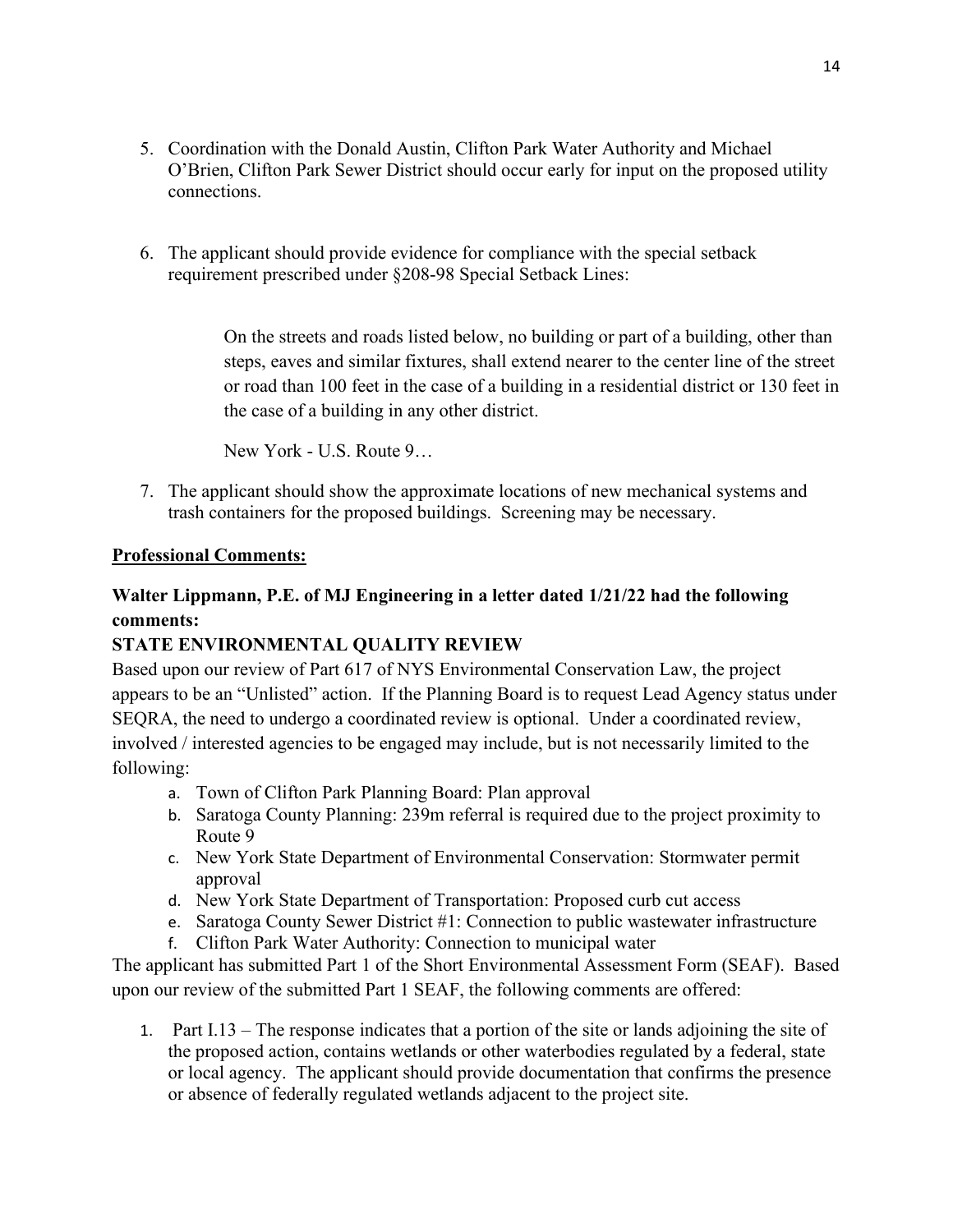- 2. Part 1.15 The response indicates that the project site may contain species of animals or associated habitats, listed by the State or Federal government as threatened or endangered, including the Karner Blue and Frosted Elfin. The applicant will need to provide correspondence from the Permits staff at the NYSDEC Region 5 Office to confirm the presence or absence of the listed species and for any permit considerations. The applicant should also provide correspondence from the NY Natural Heritage Program to confirm the presence or absence of rare plants or animals and significant natural communities as well as the US Fish and Wildlife Service IPaC database.
- 3. Part I.17 The response indicates that the proposed action will create stormwater discharge. A Stormwater Pollution Prevention Plan SWPPP may be required.
- 4. General Name of Action or Project: Inconsistent between Project Site Plan, Narrative, and Application
- 5. No further comments at this time.

## **SITE PLANS**

- 6. The project resides within the Town's B-5, Corporate Commerce District. In our review of Section 208-53(9) of the Town's Zoning in its entirety, it appears that the proposed warehouse/office facility is a permitted use within the B-5 District.
- 7. Update the site statistics table to account for the special setback requirements from NYS Route 9 as defined in Section 208.98 of the 'Town's Zoning. It would appear that the building placement meets the noted setback of Section 208.98.
- 8. Provide contour lines at two-foot intervals, minimum United States Geological Survey datum.
- 9. Provide a narrative as to how the number of parking spaces was determined for the use proposed.
- 10. Identify the date and by whom the wetlands shown were delineated. Based on the date of the delineation and/or prior NYSDEC correspondence, the wetlands may require a redelineation if expired.
- 11. It appears a portion of site work maybe within the public right-of-way owned by the Town of Halfmoon. Any improvements planned within the Town of Halfmoon are subject to the review and approval by the Town of Halfmoon Planning Board and other Town departments.
- 12. The project will disturb more than 1-acre of land. As such, it will be subject to the NYSDEC Phase II Stormwater Regulations and General Permit GP-0-20-001. Therefore, a full SWPPP will be required that addressed water quantity and quality controls. As the project proceeds through the Town's regulatory review process, a fully conforming SWPPP shall be provided for review.
- 13. The project proposes to provide potable water to the buildings from the Clifton Park Water Authority's (CPWA). The applicant shall provide the Town documentation indicating CPWA's ability and willingness to provide potable water to the project.
- 14. The project proposes to provide sanitary sewer service to the site from the Saratoga County Sewer District No. 1 (SCSD). The applicant shall provide the Town documentation indicating the SCSD's ability and willingness to provide additional sewer service to the project.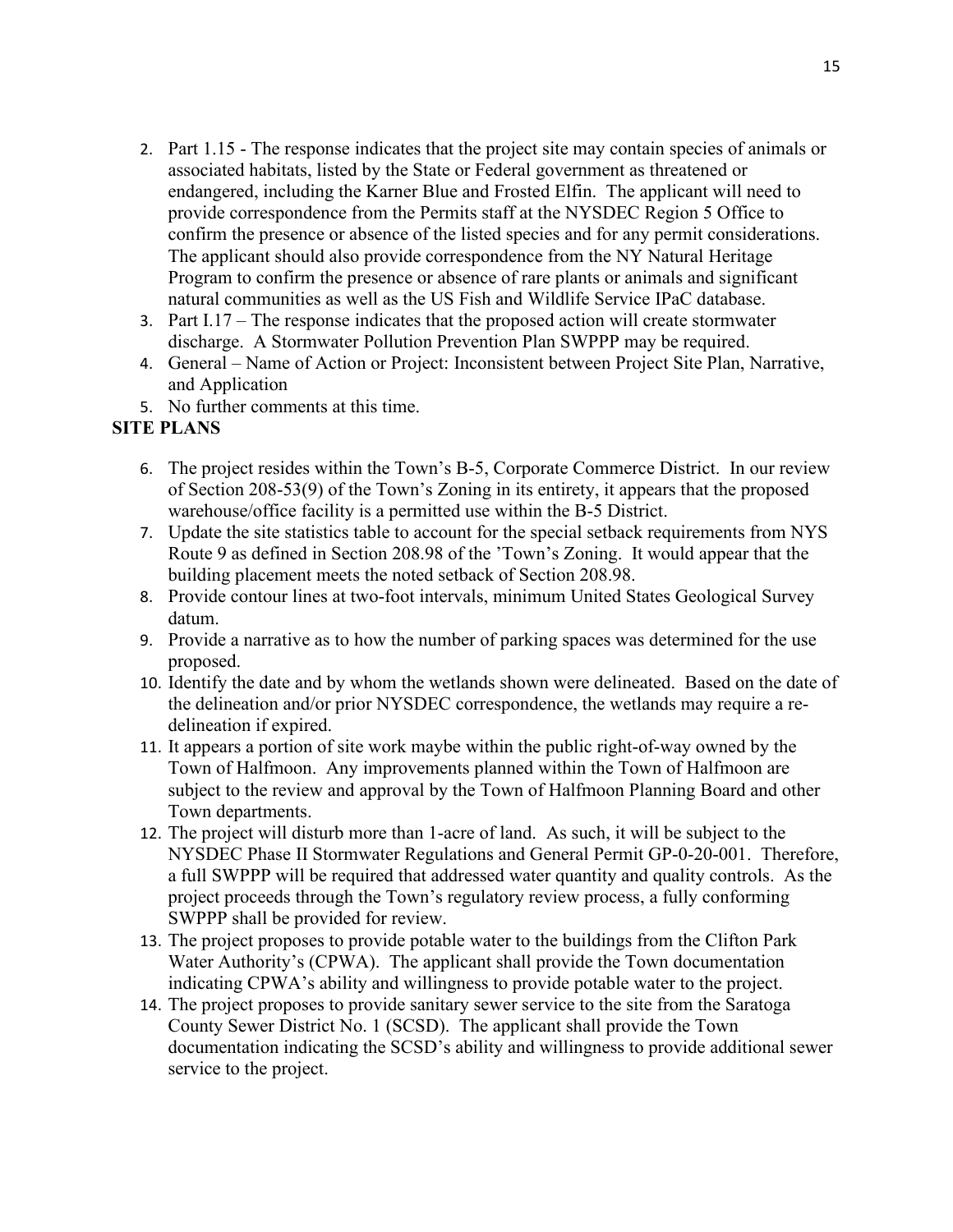- 15. This project may have a cumulative impact on the level of service of the adjacent roadways. As such, it is recommended that a traffic impact study be completed that assesses peak hour vehicle trips, site distance and accident data. Give the proximity to NYS Rt 9, the findings of the study should be provided to the Region 1 office of the NYSDOT for input.
- 16. Should any work occur within the NYS Rt 9 right-of-way, approval and permitting from the NYSDOT will be required. For any work proposed within the Miller Road right-ofway approval and permitting from the Clifton Park Highway Department will be required.
- 17. The following comments are relative to the site plan and its conformance to the NYS Fire Code. The Town Fire Official shall have final authority on the applicability of these comments to the proposed site layout:
	- a. If the proposed building is to be provided with an automatic sprinkler, show the location of the fire department connection to ensure they are reasonably accessible.
	- b. Section 912.2 of the IFC requires a fire hydrant to be located within 100-feet of the building's fire department connection. It is not clear from the plans where the closes hydrant to the site is or where the fire department connection may be. Additional hydrants may be necessary.
	- c. Determine if a Knox Box is required based upon the building arrangements, occupancy and materials of construction. If one is required, its location is subject to the review and approval of the Fire Chief.
	- d. Section 503.1.1 of the International Fire Code (IFC) requires an approved fire apparatus access road be provided for every facility, building or portion of a building and shall extend to within 150 feet of all portions of the facility and all portions of the exterior walls of the first story of the building as measures by an approved route around the exterior of the building. Confirm that there is adequate fire access being provided.
	- e. Identify the actual height of the buildings. If greater than 30-feet in height above the average grade plan, aerial apparatus access shall be provided that is between 15 and 30 feet of one entire side of the building in accordance with Appendix D105 of the IFC. If aerial apparatus access is required, its location shall be identified on the plans.
	- f. Pursuant to Section D104 of the IFC, commercial or industrial buildings that are exceeding 62,000 sq. ft. shall be provided with two separate and approved fire apparatus access roads unless equipped with automatic sprinklers (this exemption is permissible up to 124,000 sq. ft. of building area).
	- g. Provide a turning template analysis for the largest emergency vehicle that may respond to an event at the site.
- 18. Subsequent plans shall show how the project will satisfy the requirements of Section 208- 55(B) of the Town's Zoning are being satisfied with respect to lot landscaping.
- 19. Elevations and materials of construction for the proposed building should be submitted to the Planning Board for review to ensure the requirements of Section 208-55(C) of the Town's Zoning are being met.
- 20. Subsequent submissions shall include information as outlined in Section 208-115 of the Town zoning specific to lighting, site grading, landscaping, erosion control and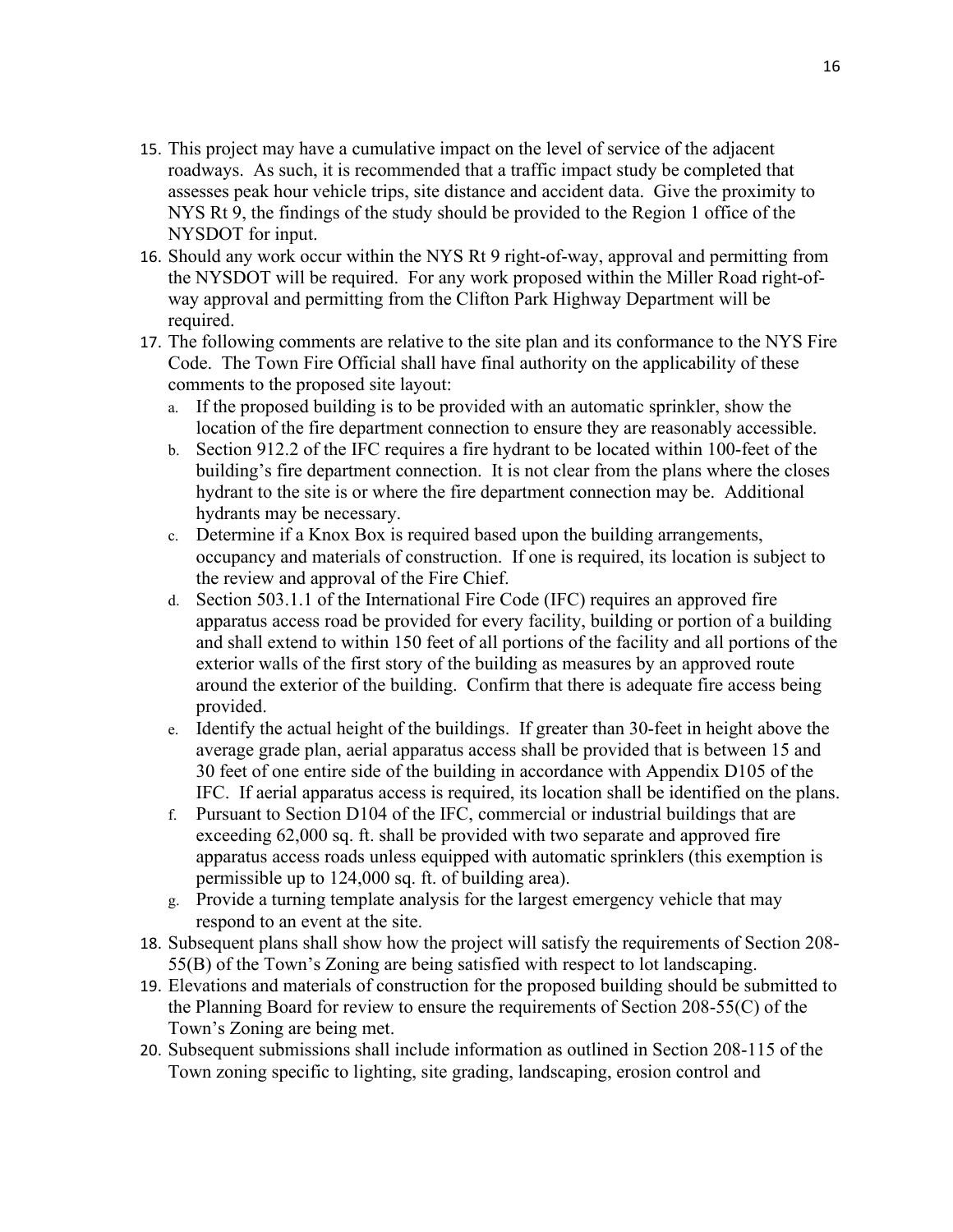stormwater management to fully assess the design and its compliance to the applicable standards.

**Mr. Martin moved, second by Mr. Ophardt to declare the Town Of Clifton Park Planning Board to take lead agency for the coordinated review associated with the 1860 Route 9 Site Plan.**

## **Public Comments:**

Anthony LaFleche – 21 Wheeler Drive – Mr. LaFleche asked the applicant if the side of the building that is to face Route 9 be dressed up. He asked the applicant how far from Route 9 the closest part of the buildings would be. Mr. Hitchcock stated that the front 2 buildings would be over 100 feet from Route 9. Mr. LaFleche asked for the buildings to be placed as far back as possible for the applicant to leave an easement past the drainage ditch as well. Mr. LaFleche asked if the applicant would move the new entrance closer to Kinns Road further north as to allow for more distance from the intersection. Mr. LaFleche asked if there were slopes on the property. Mr. Hitchcock stated there were slopes to the south side going towards Synergy Park.

## **Planning Board Review:**

Mr. Neubauer stated that he feels that the architecture is critical here as it is close to Route 9. He stated that this plan conforms but that the warehouses are set back from Route 9 and he is unsure of what part of the tree line would stay. Mr. Ferraro stated that he supported the visual concerns and stated that the existing topography and foliage along Route 9 may provide some visual screen but an architectural review is recommended.

Mr. Andarawis stated that he supports the concern to have the architecture and landscaping worked on and asked if the setback should be greater if possible.

Ms. Bagramian asked if the rear of the building would face Route 9 and if there would be windows to dress up the rear. Mr. Hitchcock stated that the loading docks for the buildings would be in the front of the building so only the rear of the building would face Route 9 and this should fit in with Synergy Park. Ms. Bagramian stated that she would like to see the rear of the buildings fronting Route 9 look like the fronts of the buildings. Ms. Bagramian asked how big the overhead doors are. Mr. Hitchcock stated that they would be 16-20 feet however the actual elevation is unknown at this time